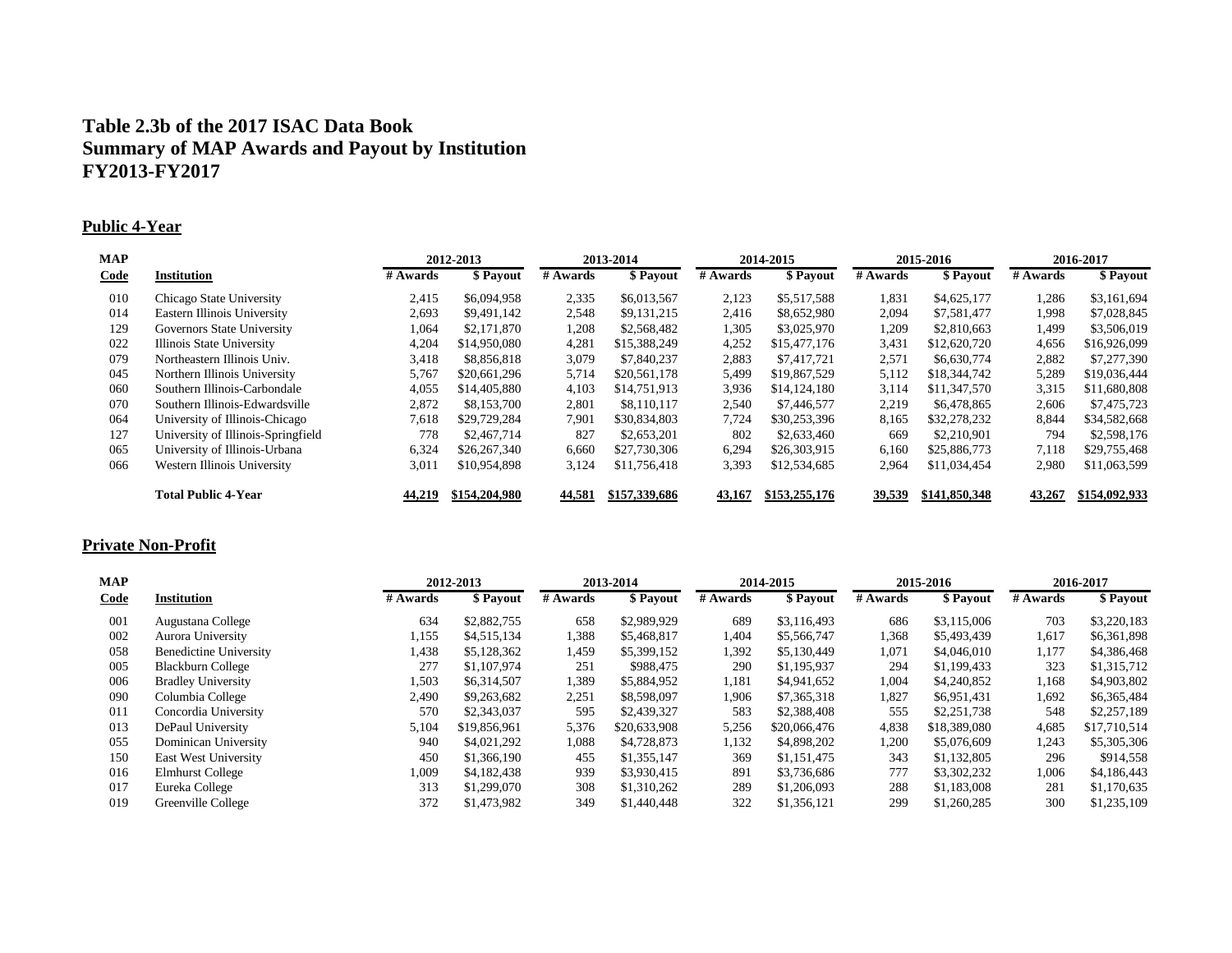### **Private Non-Profit, continued**

| MAP         |                                   |          | 2012-2013    |          | 2013-2014   |                          | 2014-2015   |                                               | 2015-2016     |              | 2016-2017    |  |
|-------------|-----------------------------------|----------|--------------|----------|-------------|--------------------------|-------------|-----------------------------------------------|---------------|--------------|--------------|--|
| <b>Code</b> | <b>Institution</b>                | # Awards | \$ Payout    | # Awards | \$ Payout   | # Awards                 | \$ Payout   | # Awards                                      | \$ Payout     | # Awards     | \$ Payout    |  |
| 098         | Hebrew Theological College        | 63       | \$263,100    | 70       | \$293,176   | 63                       | \$242,522   | $\mathbf{0}$                                  | \$0           | $\mathbf{0}$ | \$0          |  |
| 020         | Illinois College                  | 356      | \$1,489,980  | 394      | \$1,679,917 | 397                      | \$1,704,225 | 390                                           | \$1,659,038   | 423          | \$1,793,011  |  |
| 021         | Illinois Institute of Technology  | 669      | \$2,828,400  | 787      | \$3,306,334 | 789                      | \$3,330,440 | 751                                           | \$3,105,090   | 766          | \$3,062,169  |  |
| 023         | Illinois Wesleyan University      | 433      | \$1,997,286  | 475      | \$2,197,414 | 440                      | \$2,003,951 | 396                                           | \$1,776,291   | 419          | \$1,896,177  |  |
| 083         | Judson University                 | 302      | \$1,155,092  | 333      | \$1,277,222 | 362                      | \$1,378,530 | 296                                           | \$1,106,569   | 322          | \$1,214,528  |  |
| 026         | Knox College                      | 254      | \$1,129,334  | 297      | \$1,358,723 | 344                      | \$1,563,413 | 330                                           | \$1,497,467   | 340          | \$1,535,989  |  |
| 027         | Lake Forest College               | 427      | \$1,921,890  | 471      | \$2,152,290 | 495                      | \$2,191,807 | 470                                           | \$2,125,694   | 464          | \$2,085,010  |  |
| 029         | Lewis University                  | 1,511    | \$5,959,504  | 1,489    | \$6,027,461 | 1,411                    | \$5,740,806 | 1,417                                         | \$5,633,680   | 1,398        | \$5,567,456  |  |
| 160         | Lexington College                 | 22       | \$93,771     | 26       | \$111,392   | $\overline{\phantom{a}}$ | $- -$       | $\mathord{\hspace{1pt}\text{--}\hspace{1pt}}$ | $\sim$ $\sim$ | $\sim$       |              |  |
| 091         | Lincoln Christian University      | 214      | \$735,930    | 209      | \$711,551   | 164                      | \$545,615   | 151                                           | \$487,302     | 138          | \$479,954    |  |
| 030         | Lincoln College*                  | 573      | \$2,039,551  | 630      | \$2,269,123 | 650                      | \$2,330,476 | 558                                           | \$1,958,114   | 561          | \$2,028,996  |  |
| 031         | Loyola University                 | 2,448    | \$10,240,566 | 2,266    | \$9,696,228 | 2,227                    | \$9,457,934 | 2,131                                         | \$8,993,720   | 2,489        | \$10,250,536 |  |
| 092         | MacCormac College*                | 75       | \$188,619    | 91       | \$233,887   | 94                       | \$223,876   | 53                                            | \$130,069     | 71           | \$176,620    |  |
| 034         | MacMurray College                 | 292      | \$1,176,167  | 270      | \$1,094,037 | 291                      | \$1,189,890 | 278                                           | \$1,120,177   | 258          | \$1,024,030  |  |
| 033         | McKendree University              | 584      | \$2,308,310  | 669      | \$2,659,172 | 707                      | \$2,799,018 | 555                                           | \$2,258,801   | 620          | \$2,498,035  |  |
| 036         | Millikin University               | 884      | \$3,709,777  | 870      | \$3,666,753 | 836                      | \$3,471,005 | 760                                           | \$3,195,183   | 769          | \$3,157,590  |  |
| 038         | Monmouth College                  | 617      | \$2,708,142  | 645      | \$2,882,270 | 628                      | \$2,803,383 | 552                                           | \$2,439,187   | 500          | \$2,222,120  |  |
| 145         | Morrison Institute of Technology* | 35       | \$139,696    | 37       | \$143,922   | 31                       | \$115,377   | 31                                            | \$136,095     | 36           | \$157,958    |  |
| 043         | National Louis University         | 608      | \$1,714,084  | 645      | \$1,787,758 | 604                      | \$1,613,093 | 530                                           | \$1,536,800   | 885          | \$2,907,977  |  |
| 044         | North Central College             | 792      | \$3,395,126  | 855      | \$3,680,042 | 781                      | \$3,393,201 | 813                                           | \$3,562,069   | 842          | \$3,630,612  |  |
| 046         | North Park University             | 632      | \$2,354,591  | 741      | \$2,773,803 | 746                      | \$2,896,351 | 697                                           | \$2,722,145   | 772          | \$3,022,688  |  |
| 048         | Northwestern University           | 505      | \$2,208,263  | 536      | \$2,415,240 | 535                      | \$2,379,471 | 516                                           | \$2,338,669   | 625          | \$2,784,196  |  |
| 049         | <b>Olivet Nazarene College</b>    | 727      | \$2,917,127  | 850      | \$3,495,082 | 894                      | \$3,623,854 | 766                                           | \$3,137,959   | 768          | \$3,126,311  |  |
| 052         | Quincy University                 | 448      | \$1,830,666  | 398      | \$1,642,603 | 363                      | \$1,507,859 | 289                                           | \$1,227,669   | 255          | \$1,048,254  |  |
| 007         | Robert Morris University-Illinois | 1,821    | \$6,407,000  | 1,554    | \$5,509,064 | 1,504                    | \$5,468,475 | 1,363                                         | \$4,968,554   | 1,202        | \$4,418,012  |  |
| 053         | Rockford University               | 469      | \$1,832,765  | 510      | \$1,933,174 | 500                      | \$1,906,414 | 417                                           | \$1,628,030   | 501          | \$1,912,569  |  |
| 054         | Roosevelt University              | 1,467    | \$4,979,926  | 1,469    | \$5,065,625 | 1,553                    | \$5,520,129 | 1,130                                         | \$4,025,497   | 1,026        | \$3,689,097  |  |
| 059         | Shimer College                    | 25       | \$101,323    | 24       | \$93,141    | 28                       | \$111,864   | 15                                            | \$62,933      | 12           | \$50,347     |  |
| 152         | St. Augustine College             | 1,075    | \$3,230,462  | 954      | \$2,746,664 | 990                      | \$2,888,762 | 908                                           | \$2,691,645   | 871          | \$2,616,509  |  |
| 069         | St. Xavier University             | 1,444    | \$5,635,809  | 1,549    | \$6,147,708 | 1,623                    | \$6,461,301 | 1,574                                         | \$6,333,539   | 1,726        | \$6,892,621  |  |
| 144         | Telshe Yeshiva                    | 17       | \$57,683     | 19       | \$79,716    | 19                       | \$82,184    | 25                                            | \$107,759     | 21           | \$95,750     |  |
| 068         | The School of the Art Institute   | 244      | \$877,369    | 228      | \$864,220   | 191                      | \$711,776   | 187                                           | \$704,066     | 219          | \$794,447    |  |
| 062         | The University of Chicago         | 214      | \$976,569    | 209      | \$969,173   | 152                      | \$696,987   | 98                                            | \$454,693     | 179          | \$825,528    |  |
| 076         | <b>Trinity Christian College</b>  | 413      | \$1,439,243  | 447      | \$1,549,112 | 437                      | \$1,531,301 | 381                                           | \$1,346,140   | 369          | \$1,297,796  |  |

\* Beginning in FY2012, the remaining three Private 2-year schools are now combined with Private Non-Profit schools' data.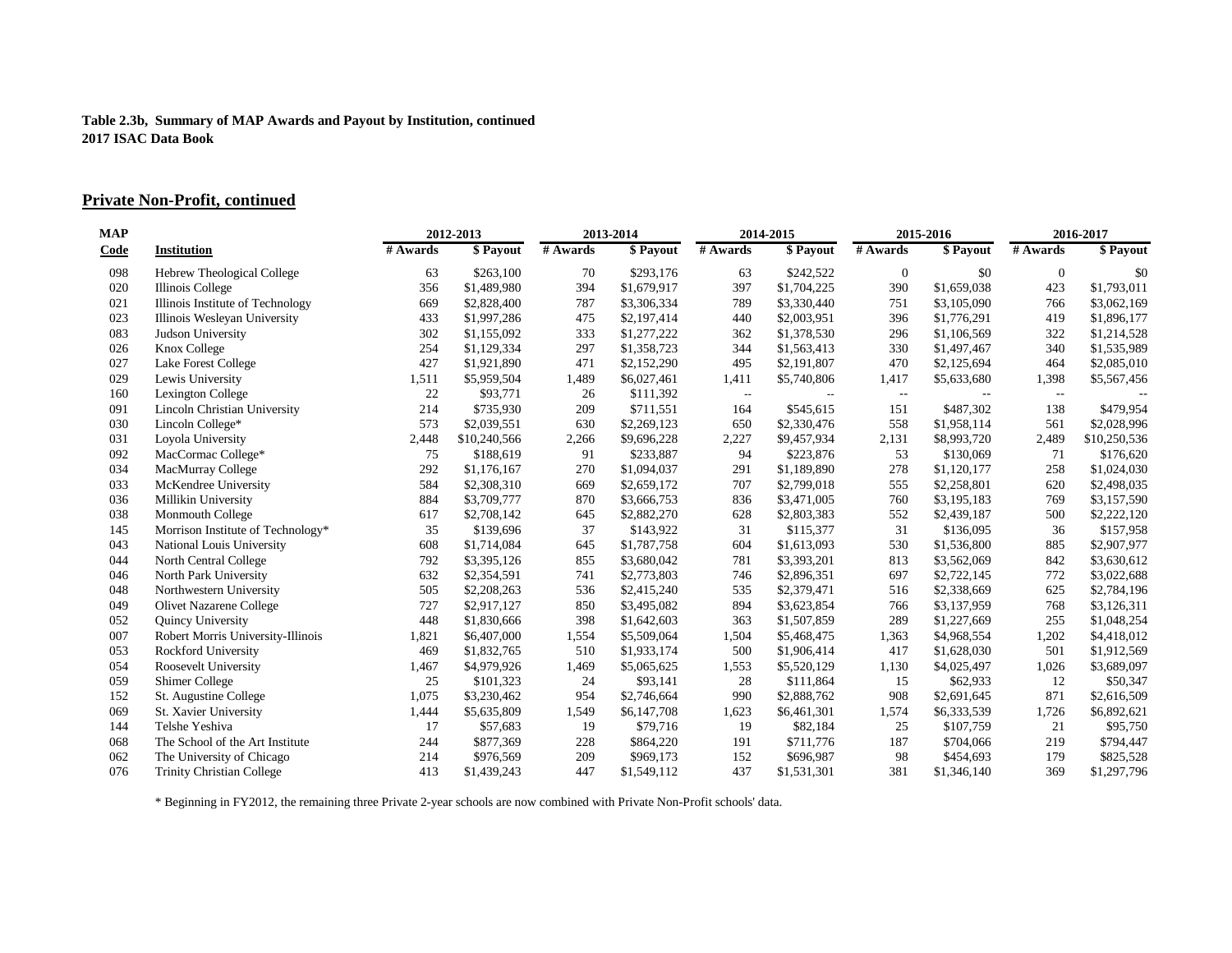### **Private Non-Profit, continued**

| <b>MAP</b>  |                                         | 2012-2013 |               | 2013-2014 |               | 2014-2015 |               | 2015-2016 |               | 2016-2017 |                 |
|-------------|-----------------------------------------|-----------|---------------|-----------|---------------|-----------|---------------|-----------|---------------|-----------|-----------------|
| <u>Code</u> | <b>Institution</b>                      | # Awards  | \$ Pavout     | # Awards  | \$ Payout     | # Awards  | \$ Payout     | # Awards  | \$ Payout     | # Awards  | <b>S</b> Pavout |
| 080         | Trinity International Univ-Reach        | 74        | \$213,107     |           | \$226,599     | 76        | \$208,945     | 58        | \$157.418     | 42        | \$105,202       |
| 081         | <b>Trinity International University</b> | 162       | \$670,722     | 152       | \$638,599     | 145       | \$608,542     | 160       | \$685,529     | 161       | \$656,784       |
| 057         | University of St. Francis               | 666       | \$2,644,001   | 688       | \$2,763,114   | 666       | \$2,670,545   | 608       | \$2,395,467   | 648       | \$2,551,616     |
| 102         | Vandercook College of Music             | 44        | \$200.915     | 45        | \$189,543     | 47        | \$191.999     | 29        | \$114,380     | 33        | \$133,320       |
| 067         | <b>Wheaton College</b>                  | 126       | \$546,689     | 138       | \$600,245     | 127       | \$552,539     | 127       | \$535,623     | 135       | \$586,998       |
|             | <b>Total Private 4-Year</b>             | 37.987    | \$148,073,939 | 38,623    | \$152,098,899 | 37.614    | \$148,237,916 | 34,360    | \$136,000,989 | 35,905    | \$141,630,114   |

### **Public 2-Year**

| <b>MAP</b>  |                                    | 2012-2013 |             | 2013-2014 |             | 2014-2015 |             | 2015-2016 |             | 2016-2017 |             |
|-------------|------------------------------------|-----------|-------------|-----------|-------------|-----------|-------------|-----------|-------------|-----------|-------------|
| <u>Code</u> | <b>Institution</b>                 | # Awards  | \$ Payout   | # Awards  | \$ Payout   | # Awards  | \$ Payout   | # Awards  | \$ Payout   | # Awards  | \$ Payout   |
| 103         | <b>Black Hawk College</b>          | 906       | \$859,857   | 786       | \$746,006   | 724       | \$708,112   | 481       | \$454,533   | 680       | \$636,781   |
| 106         | Carl Sandburg College              | 645       | \$811,845   | 582       | \$705,045   | 606       | \$716,649   | 520       | \$609,904   | 508       | \$627,914   |
| 032         | College of DuPage                  | 2,415     | \$2,750,395 | 2,681     | \$3,000,567 | 2,382     | \$2,710,067 | 1,894     | \$2,152,216 | 2,303     | \$2,575,458 |
| 074         | College of Lake County             | 1,403     | \$1,095,219 | 1,296     | \$1,057,956 | 1,038     | \$813,059   | 792       | \$670,865   | 1,202     | \$989,211   |
| 012         | Danville Area Community College    | 350       | \$311,752   | 247       | \$223,665   | 268       | \$242,355   | 192       | \$169,540   | 248       | \$230,805   |
| 015         | Elgin Community College            | 1,594     | \$1,432,874 | 1,262     | \$1,145,141 | 1,092     | \$988,163   | 849       | \$774,462   | 1,262     | \$1,123,508 |
| 147         | <b>Frontier Community College</b>  | 86        | \$75,267    | 88        | \$80,597    | 62        | \$59,055    | 44        | \$40,289    | 60        | \$58,212    |
| 114         | Harold Washington College          | 3,252     | \$3,028,829 | 2,810     | \$2,607,941 | 2,623     | \$2,429,620 | 963       | \$1,019,449 | 2,133     | \$2,184,208 |
| 087         | Harper College                     | 1,441     | \$1,878,429 | 1,281     | \$1,733,144 | 1,133     | \$1,553,887 | 954       | \$1,288,368 | 1,341     | \$1,810,010 |
| 110         | Harry S. Truman College            | 1,576     | \$1,422,951 | 1,387     | \$1,259,831 | 1,241     | \$1,054,039 | 560       | \$544,069   | 739       | \$711,079   |
| 124         | <b>Heartland Community College</b> | 713       | \$588,340   | 636       | \$550,431   | 567       | \$515,567   | 418       | \$357,700   | 606       | \$531,155   |
| 084         | <b>Highland Community College</b>  | 381       | \$368,100   | 328       | \$327,684   | 246       | \$247,934   | 174       | \$182,396   | 332       | \$334,187   |
| 056         | Illinois Central College           | 1,474     | \$1,242,525 | 1,167     | \$978,141   | 1,006     | \$861,029   | 781       | \$663,662   | 1,011     | \$866,527   |
| 028         | Illinois Valley Community College  | 756       | \$771,466   | 761       | \$765,883   | 618       | \$644,690   | 471       | \$493,795   | 605       | \$626,888   |
| 122         | John A. Logan College              | 740       | \$683,339   | 627       | \$617,230   | 613       | \$591,479   | 471       | \$470,206   | 614       | \$584,269   |
| 140         | John Wood Community College        | 483       | \$564,026   | 415       | \$487,173   | 412       | \$486,454   | 348       | \$425,667   | 368       | \$442,621   |
| 024         | Joliet Junior College              | 1,873     | \$1,744,682 | 1,711     | \$1,630,819 | 1,430     | \$1,405,089 | 1,056     | \$1,041,914 | 1,421     | \$1,346,947 |
| 037         | Kankakee Community College         | 868       | \$775,057   | 644       | \$606,935   | 509       | \$466,570   | 318       | \$293,806   | 507       | \$464,607   |
| 008         | Kaskaskia College                  | 483       | \$427,861   | 397       | \$340,891   | 315       | \$275,404   | 236       | \$211,032   | 265       | \$239,701   |
| 116         | Kennedy-King College               | 2,022     | \$1,832,032 | 1,574     | \$1,419,686 | 1,448     | \$1,246,954 | 689       | \$684,125   | 734       | \$701,243   |
| 009         | Kishwaukee College                 | 895       | \$979,725   | 936       | \$1,093,267 | 786       | \$852,051   | 413       | \$455,052   | 453       | \$491,433   |
| 105         | Lake Land College                  | 937       | \$938,346   | 692       | \$724,904   | 671       | \$729,333   | 471       | \$490,143   | 578       | \$621,695   |
| 131         | Lewis & Clark Comm. College        | 685       | \$665,543   | 714       | \$705,450   | 539       | \$527,104   | 402       | \$413,894   | 586       | \$551,944   |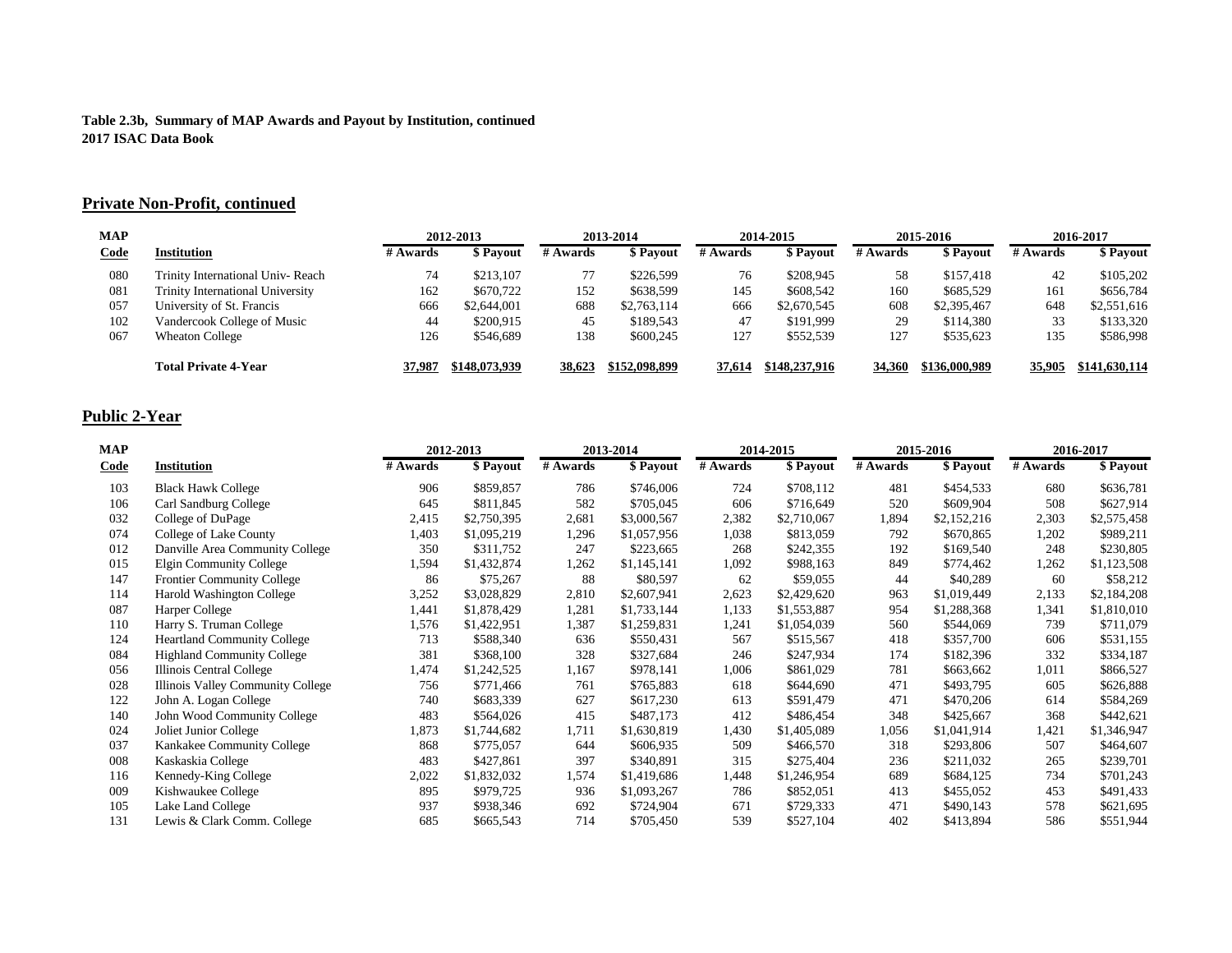### **Public 2-Year, continued**

| MAP         |                                      |          | 2012-2013    |          | 2013-2014    |          | 2014-2015    |          | 2015-2016    |          | 2016-2017    |  |
|-------------|--------------------------------------|----------|--------------|----------|--------------|----------|--------------|----------|--------------|----------|--------------|--|
| <u>Code</u> | <b>Institution</b>                   | # Awards | \$ Payout    | # Awards | \$ Payout    | # Awards | \$ Payout    | # Awards | \$ Payout    | # Awards | \$ Payout    |  |
| 118         | Lincoln Land Comm. College           | 966      | \$770,897    | 1,011    | \$846,558    | 912      | \$794,029    | 698      | \$605,932    | 720      | \$578,902    |  |
| 126         | Lincoln Trail College                | 104      | \$94,861     | 95       | \$91,024     | 101      | \$87,464     | 61       | \$50,757     | 72       | \$61,858     |  |
| 112         | Malcolm X College                    | 2,012    | \$1,740,631  | 1,799    | \$1,512,973  | 1,623    | \$1,311,196  | 953      | \$905,524    | 1,609    | \$1,499,201  |  |
| 120         | McHenry County College               | 631      | \$609,325    | 622      | \$551,481    | 512      | \$483,259    | 286      | \$273,147    | 409      | \$380,364    |  |
| 121         | Moraine Valley Comm. College         | 2,238    | \$2,160,089  | 2,155    | \$2,129,329  | 2,423    | \$2,407,082  | 1,540    | \$1,585,146  | 2,060    | \$2,135,776  |  |
| 040         | <b>Morton College</b>                | 915      | \$759,944    | 781      | \$624,311    | 783      | \$686,142    | 683      | \$573,199    | 845      | \$637,829    |  |
| 130         | <b>Oakton Community College</b>      | 1,072    | \$982,094    | 968      | \$918,737    | 935      | \$896,553    | 693      | \$677,904    | 853      | \$775,573    |  |
| 115         | Olive-Harvey College                 | 1,272    | \$1,129,153  | 1,201    | \$1,024,751  | 933      | \$773,454    | 354      | \$331,028    | 504      | \$458,801    |  |
| 108         | <b>Olney Central College</b>         | 216      | \$193,392    | 212      | \$192,210    | 205      | \$191,443    | 114      | \$101,456    | 149      | \$133,340    |  |
| 107         | Parkland College                     | 1,215    | \$1,327,828  | 1,176    | \$1,231,182  | 1,114    | \$1,193,755  | 873      | \$958,832    | 1,164    | \$1,218,296  |  |
| 073         | Prairie State College                | 1,275    | \$1,232,230  | 1,348    | \$1,358,722  | 988      | \$1,066,915  | 917      | \$933,502    | 1,122    | \$1,126,500  |  |
| 041         | <b>Rend Lake College</b>             | 424      | \$405,658    | 366      | \$353,963    | 298      | \$297,261    | 219      | \$206,326    | 305      | \$288,186    |  |
| 111         | Richard J. Daley College             | 1,797    | \$1,555,470  | 1,446    | \$1,161,363  | 1,220    | \$945,707    | 584      | \$562,630    | 846      | \$786,632    |  |
| 133         | Richland Community College           | 451      | \$369,662    | 500      | \$432,428    | 520      | \$441,639    | 310      | \$264,353    | 312      | \$270,104    |  |
| 085         | <b>Rock Valley College</b>           | 1,490    | \$1,171,123  | 1,357    | \$1,046,426  | 1,097    | \$862,253    | 879      | \$718,564    | 958      | \$765,073    |  |
| 088         | <b>Sauk Valley Community College</b> | 466      | \$429,238    | 339      | \$331,545    | 289      | \$283,394    | 105      | \$103,107    | 71       | \$69,927     |  |
| 075         | Shawnee Community College            | 227      | \$158,948    | 165      | \$121,289    | 204      | \$143,644    | 129      | \$107,063    | 140      | \$114,207    |  |
| 063         | South Suburban College               | 1,666    | \$1,610,694  | 1,315    | \$1,305,337  | 1,218    | \$1,167,772  | 882      | \$880,970    | 983      | \$930,241    |  |
| 078         | Southeastern Illinois College        | 273      | \$243,628    | 273      | \$244,559    | 272      | \$243,917    | 200      | \$175,197    | 187      | \$170,563    |  |
| 004         | Southwestern Illinois College        | 1,032    | \$815,279    | 1,387    | \$1,056,159  | 1,402    | \$1,087,548  | 937      | \$743,971    | 996      | \$764,641    |  |
| 077         | Spoon River College                  | 366      | \$431,078    | 328      | \$381,113    | 335      | \$410,238    | 316      | \$354,677    | 335      | \$390,691    |  |
| 047         | <b>Triton College</b>                | 1,732    | \$1,763,232  | 1,571    | \$1,563,660  | 1,466    | \$1,500,173  | 1,202    | \$1,205,293  | 1,488    | \$1,509,916  |  |
| 082         | <b>Wabash Valley College</b>         | 110      | \$102,144    | 92       | \$89,163     | 75       | \$77,881     | 41       | \$43,959     | 97       | \$92,427     |  |
| 096         | <b>Waubonsee Community College</b>   | 1,297    | \$1,029,345  | 1,214    | \$975,327    | 923      | \$731,570    | 672      | \$548,863    | 973      | \$778,881    |  |
| 117         | Wilbur Wright College                | 2,324    | \$1,950,273  | 2,186    | \$1,822,884  | 1,944    | \$1,561,426  | 1,100    | \$937,312    | 1,542    | \$1,424,536  |  |
|             | <b>Total Public 2-Year</b>           | 51,549   | \$48,284,676 | 46,929   | \$44,174,881 | 42,121   | \$39,770,379 | 28,245   | \$27,755,799 | 37,296   | \$36,112,868 |  |